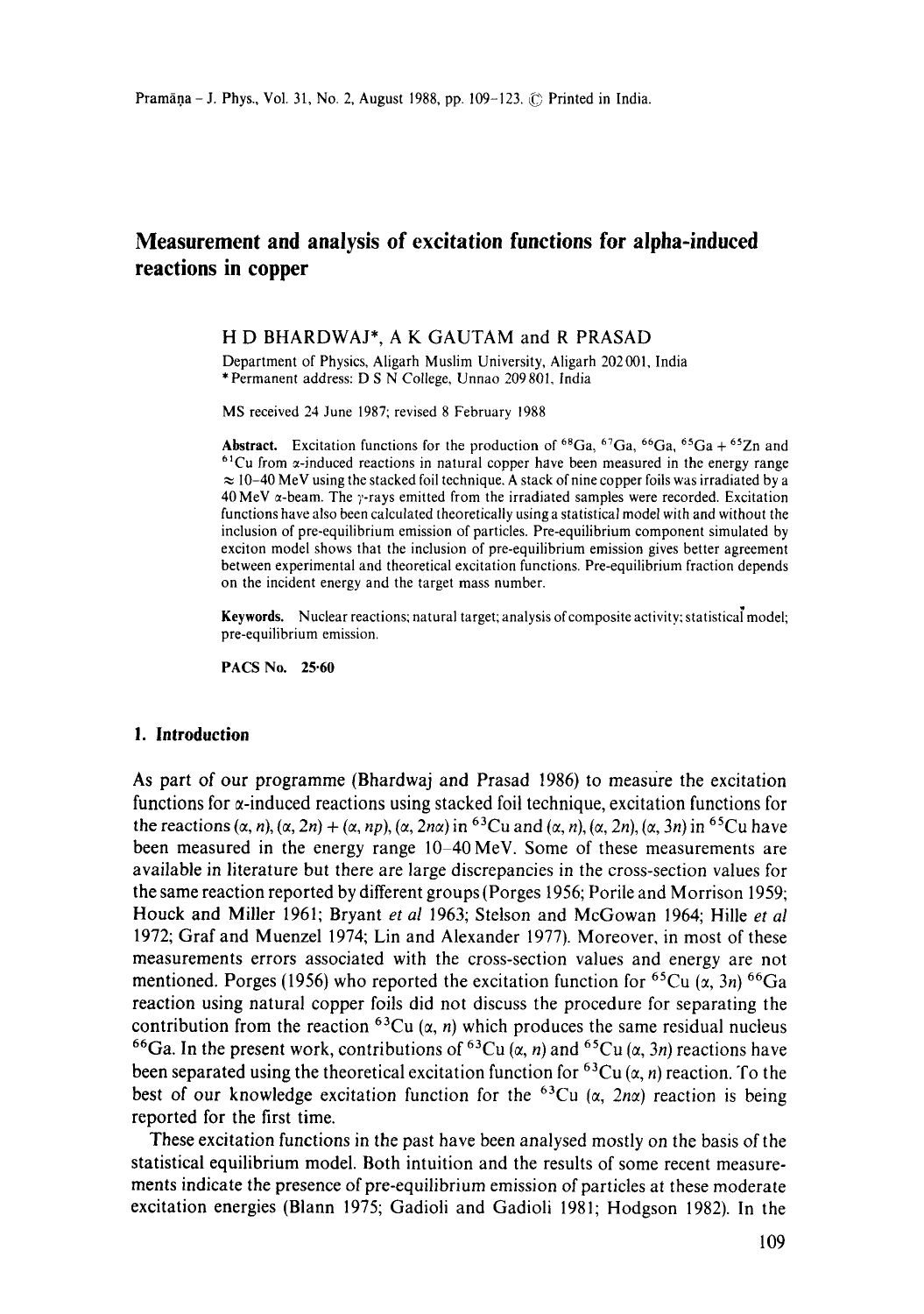present analysis, excitation functions have been theoretically calculated using both the equilibrium and a mixture of equilibrium and pre-equilibrium mechanisms. Gamma competition and angular momentum effects have been explicitly cbnsidered. Theoretical calculations with an admixture of equilibrium and pre-equilibrium decay of compound system shows better agreement with the experimental excitation functions.

#### **2. Experimental**

Measurements have been done at the Variable Energy Cyclotron Centre, (VECC), Calcutta (India). Stacked foil technique has been used for these measurements. An  $\alpha$ beam of energy 40 + 0.5 MeV has been incident on a stack of nine copper foils (natural abundance, <sup>63</sup>Cu =  $69.2\%$  and <sup>65</sup>Cu =  $30.8\%$  fixed individually on aluminium sheets for immediate heat conduction. The exact beam energy was determined by the auxiliary experiment on  $\alpha$ -scattering (Bhardwaj and Prasad 1986). Spectroscopically pure copper foils (purity better than  $99.99\%$ , thickness  $23.27 \text{ mg/cm}^2$ ) have been used. The foil thickness corresponds to an energy degradation of about  $2.5 \text{ MeV}$  to  $5.5 \text{ MeV}$  from the first to the last foil (Northcliffe and Schilling 1970).

Various activities induced in the foils have been followed by a Ge(Li) detector coupled with a multichannel analyser. The detecting unit was calibrated using standard sources  ${}^{57}Co, {}^{60}Co, {}^{137}Cs, {}^{22}Na, {}^{133}Ba, {}^{54}Mn$  and  ${}^{152}Eu$  for the efficiency and y-ray energy. The dead time for counting has been kept  $\langle 10 \rangle$  by adjusting the sample-detector separation in these measurements and proper care of the dead time has been taken in the calculations. In general, several  $\gamma$ -rays arising from the same residual nucleus have been identified. A typical  $\gamma$ -ray spectrum from a natural copper target irradiated by  $26.3 + 1.7$  MeV  $\alpha$ -particles is shown in figure 1. Spectroscopic data of identified  $\gamma$ -rays are given in table 1. As a check in some cases, the relative intensities of identified  $\gamma$ -rays have also been measured. It can be seen that the presently measured relative intensities are in good agreement with the respective literature values (Lederer and Shirley 1978).

Reaction cross-section  $\sigma_r(E)$  has been calculated using the following expression,

$$
\sigma_r(E) = \frac{A\lambda \exp(\lambda t_2)}{N_0 \phi \cdot (G\epsilon)\theta K[1 - \exp(-\lambda t_1)][1 - \exp(-\lambda t_3)]},
$$

where  $K = [1 - \exp(-\mu d)]/\mu d$  is the correction for self-absorption of y-ray in the sample of thickness  $d(g/cm^2)$  and of the absorption coefficient  $\mu$ (cm<sup>2</sup>/g); A is the area under photopeak,  $\lambda$  the decay constant of the product nucleus,  $t_1$  the irradiation time,  $t_2$ the time between the end of irradiation and beginning of counting,  $t<sub>3</sub>$  the counting period,  $N_0$  the number of nuclei in the sample,  $\phi$  the incident flux, (Ge) the geometrydependent efficiency of the detecting unit and  $\theta$  the branching ratio for the specific  $\gamma$ ray. The factor  $(A\lambda \exp{(\lambda t_2)} / [1 - \exp{(\lambda t_3)}]$ , the count rate of the induced activity just at the stop of irradiation, is denoted by  $C_{t=0}$ . The factor  $[1-\exp(-\lambda t_1)]$ , called saturation correction, accounts for the decay of the activity during irradiation.

Activation cross-section for a given reaction has been determined from the intensities of the various identified  $\gamma$ -rays arising from the same residual nucleus. The reported value is the weighted average (Mughabghab *et al* 1981) of the various cross-section values so obtained. The statistical error given in the results is the larger one of the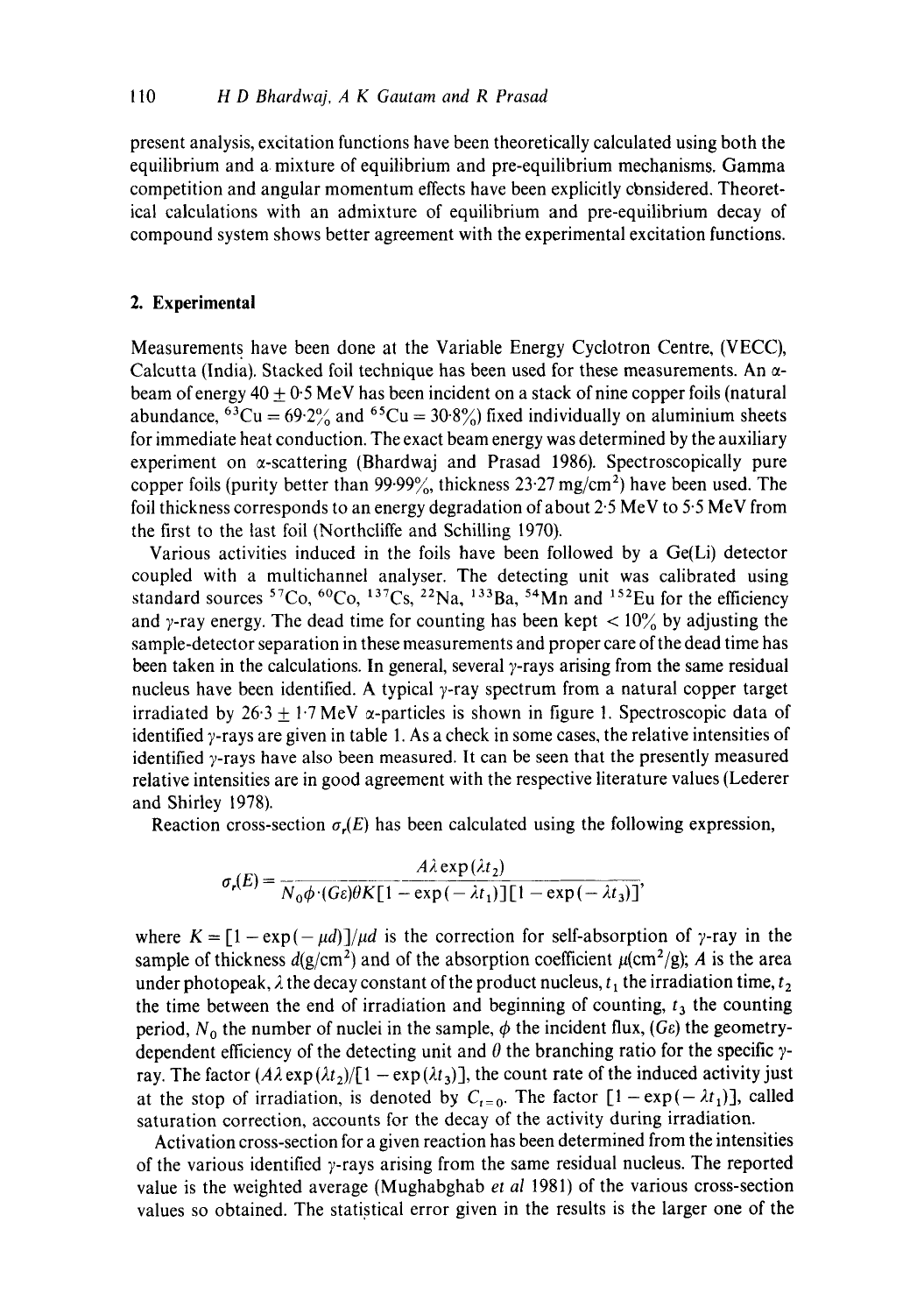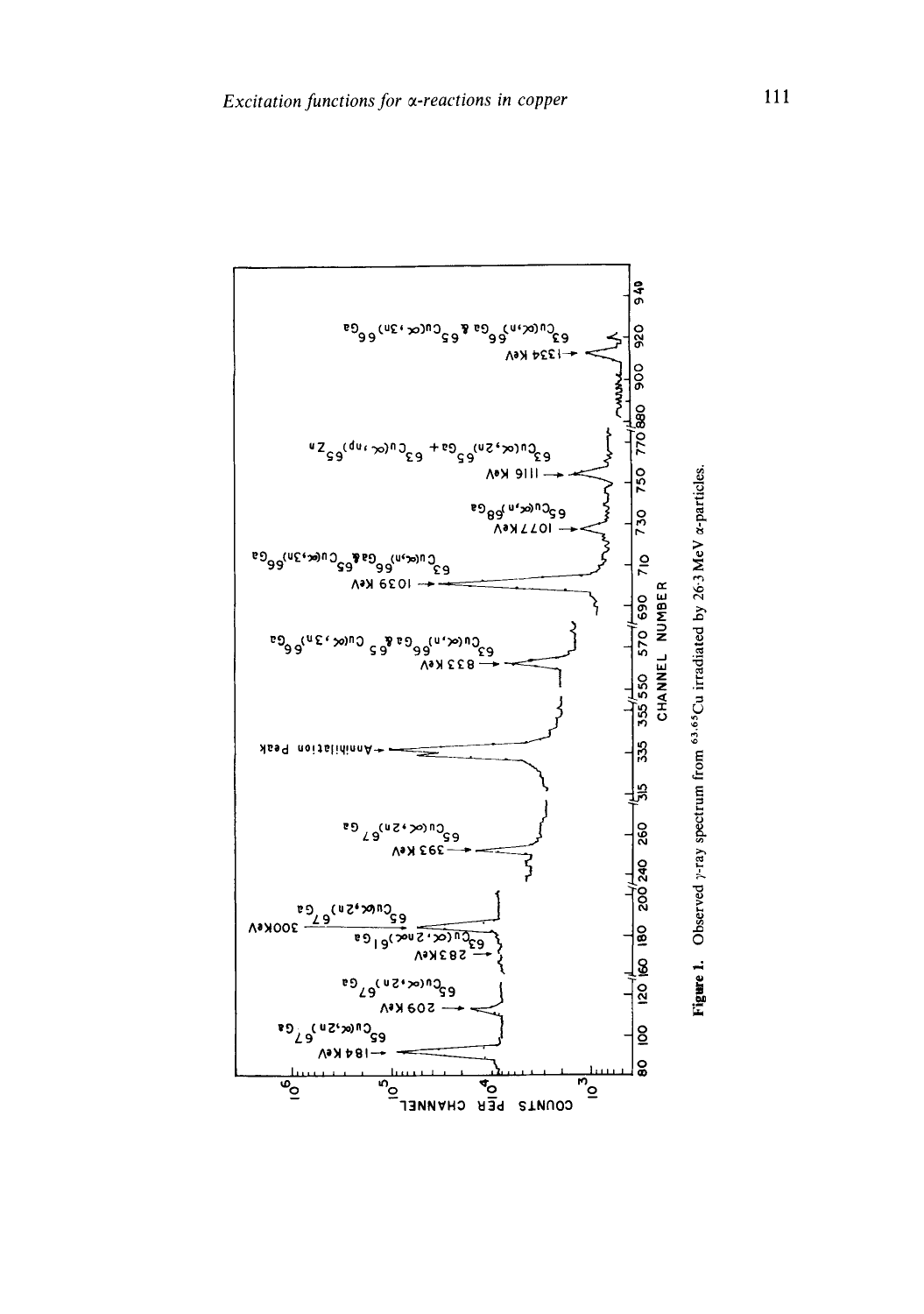|                                                             | Absolute**               | Normalized relative intensity |                       |  |  |  |  |
|-------------------------------------------------------------|--------------------------|-------------------------------|-----------------------|--|--|--|--|
| $\gamma$ -ray energy<br>$E_{\gamma}$ (keV)                  | abundance<br>$I_{y}($ %) | Present<br>measurement        | Literature<br>value** |  |  |  |  |
| Residual nucleus <sup>68</sup> Ga of $T_{1/2} = 68.33$ min. |                          |                               |                       |  |  |  |  |
| 1077                                                        | $3-0$                    |                               | 100                   |  |  |  |  |
| Residual nucleus <sup>67</sup> Ga of $T_{1/2} = 78.26$ hr.  |                          |                               |                       |  |  |  |  |
| 184.6                                                       | 23.56                    | $62.7 + 6.4$                  | $62 + 3$              |  |  |  |  |
| 209                                                         | $2-7$                    | $7.3 + 0.2$                   | $7.1 + 0.4$           |  |  |  |  |
| $300-2$                                                     | 19                       | $50.0 + 0.3$                  | $50* + 3$             |  |  |  |  |
| 393.6                                                       | 5.32                     | $13.4 + 0.9$                  | $14 + 1$              |  |  |  |  |
| Residual nucleus <sup>66</sup> Ga of $T_{1/2} = 9.45$ hr.   |                          |                               |                       |  |  |  |  |
| 833.6                                                       | 6.1                      | $14908 + 1465$                | $15950 + 160$         |  |  |  |  |
| 1039.3                                                      | 38                       | $1 \times 10^5 \pm 320$       | $1 \times 10^{5*}$    |  |  |  |  |
| 1333-4                                                      | 1.2                      | $3265 \pm 432$                | $3260 + 30$           |  |  |  |  |
| 1419                                                        | 0.64                     | $1791 + 358$                  | $1680 \pm 20$         |  |  |  |  |
| Residual nucleus <sup>65</sup> Zn of $T_{1/2} = 244.1$ days |                          |                               |                       |  |  |  |  |
| 1116                                                        | 50.75                    |                               |                       |  |  |  |  |
| Residual nucleus <sup>61</sup> Cu of $T_{1/2} = 3.4$ hr.    |                          |                               |                       |  |  |  |  |
| 283                                                         | $13-2$                   | $100 \pm 0.6$                 | $100* + 6$            |  |  |  |  |
| 656                                                         | $11 - 7$                 | $89.5 + 7.2$                  | $88.7 \pm 3.6$        |  |  |  |  |
| 1185                                                        | 4.88                     | $32.7 + 0.7$                  | $37 + 1.5$            |  |  |  |  |

Table 1. Spectroscopic data and the measured relative intensities of y-rays.

\* Normalized with respect to this value of literature; \*\* Lederer and Shirley (1978).

Table 2. Typical values of various factors used for calculating the cross-section for <sup>63</sup>Cu( $\alpha$ , *n*) 66Ga reaction.

| Identified<br>gamma $(E_{\nu})$<br>(keV) | Area under<br>photopeak<br>(A) | Counting<br>time in<br>seconds | Count rate<br>at zero<br>time $(C_{t=0})$ | <b>Branching</b><br>ratio $(\theta)$ | Detection<br>efficiency<br>$(G_{\mathcal{E}})$ | Cross-<br>section<br>$(\sigma_r)$ mb | Error in<br>cross-<br>section<br>$(\Delta \sigma_{\rm e})$ mb |
|------------------------------------------|--------------------------------|--------------------------------|-------------------------------------------|--------------------------------------|------------------------------------------------|--------------------------------------|---------------------------------------------------------------|
| 833                                      | $2489 + 1011$                  | 276                            | $14-3$                                    | 0.0610                               | 0.00820                                        | 18.09                                | 7:35                                                          |
| 1039                                     | $12691 + 5153$                 | 276                            | 73.0                                      | 0.3800                               | 0.00695                                        | 1746                                 | 7.09                                                          |
| 1334                                     | $353 + 143$                    | 276                            | $2-0$                                     | 0.0120                               | 0.00520                                        | 20:56                                | 8.33                                                          |
| 833                                      | $1435 + 583$                   | 300                            | 9.9                                       | 0.0610                               | 0.00820                                        | 12.48                                | $5-07$                                                        |
| 1039                                     | $9859 + 4003$                  | 300                            | 67.8                                      | 0.3800                               | 0.00695                                        | $16-24$                              | 6.59                                                          |
| 1334                                     | $247 + 101$                    | 300                            | $1-7$                                     | 0.0120                               | 0.00520                                        | $17-22$                              | 7.04                                                          |
| 1419                                     | $149+$<br>60                   | 300                            | 1.0                                       | 0.0064                               | 0.00470                                        | $21-61$                              | $8 - 70$                                                      |

Incident energy = 29.6  $\pm$  1.6 MeV; Number of target nuclei = 0.77350  $\times$  10<sup>20</sup>; Incident flux = 0.56811  $\times$  10<sup>12</sup>; Half-life of product nucleus = 34020s.; Irradiation time = 1800s.; Saturation correction = 0.0360026.

Weighted average of cross section =  $16.679$  mb; internal error =  $2.598$  mb; external error =  $0.454$  mb.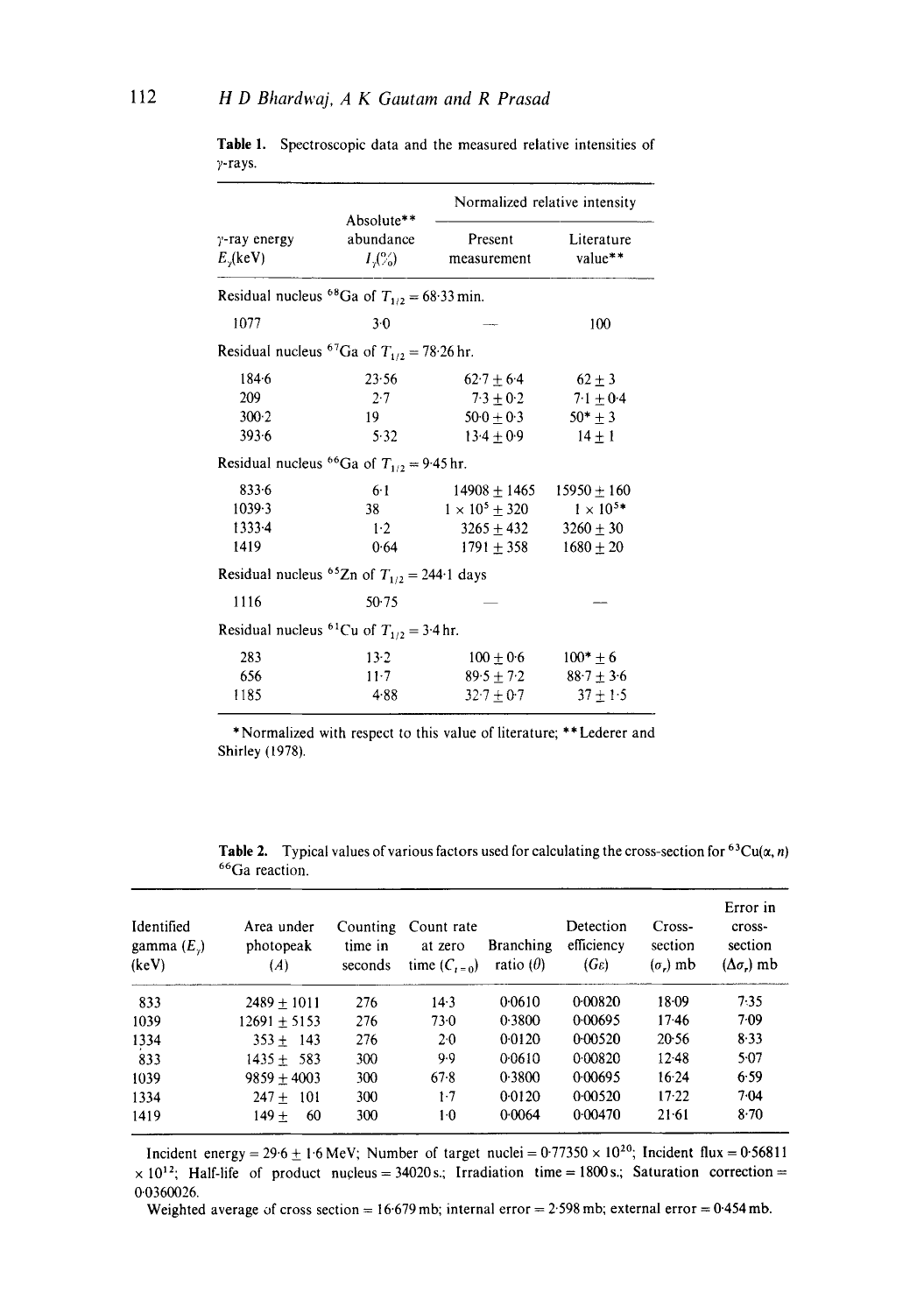| $E_{\alpha}$<br>(MeV) | $\sigma(\alpha, n)$<br>(m <sub>b</sub> ) | $\sigma(\alpha, 2n) + (\alpha, np)$<br>(m <sub>b</sub> ) | $\sigma(\alpha, 2n\alpha)$<br>(m <sub>b</sub> ) |
|-----------------------|------------------------------------------|----------------------------------------------------------|-------------------------------------------------|
| $38.2 + 1.3$          | $3.5 + 0.2$                              | $598.5 + 72.2$                                           | $35.7 + 0.4$                                    |
| $35.5 + 1.4$          | $5.4 + 0.4$                              | $854.7 + 56.1$                                           | $17.0 + 0.5$                                    |
| $32.6 + 1.5$          | $6.1 + 0.6$                              | $929.9 + 45.8$                                           | $5.5 + 0.3$                                     |
| $29.6 + 1.6$          | $16.7 + 2.6$                             | $1158.6 + 36.4$                                          | $1.6 + 0.2$                                     |
| $26.3 + 1.7$          | $107.8 + 0.8$                            | $1160.9 + 47.0$                                          | $0.4 + 0.2$                                     |
| $22.8 + 1.8$          | $250.6 + 0.8$                            | $829.8 + 81.7$                                           |                                                 |
| $18.9 + 2.1$          | $500 \cdot 0 + 1 \cdot 4$                | $403.6 + 102.1$                                          |                                                 |
| $14.4 + 2.4$          | $497.1 + 1.4$                            |                                                          |                                                 |
| $9.0 + 3.0$           | $55 \cdot 1 + 1 \cdot 8$                 |                                                          |                                                 |

**Table 3.** Measured cross-sections for  $\alpha$ -induced reactions. (a) Target nucleus  ${}^{63}Cu$ .

<sup>(</sup>b) Target nucleus <sup>65</sup>Cu.

| $E_a$<br>(MeV) | $\sigma(\alpha, n)$<br>(m <sub>b</sub> ) | $\sigma(\alpha, 2n)$<br>(m <sub>b</sub> ) | $\sigma(\alpha, 3n)$<br>(m <sub>b</sub> ) |
|----------------|------------------------------------------|-------------------------------------------|-------------------------------------------|
| $38.2 + 1.3$   | $15.1 + 5.5$                             | $284.9 + 3.6$                             | $338.4 + 2.5$                             |
| $35.5 + 1.4$   |                                          | $481.7 + 3.1$                             | $248.9 + 3.1$                             |
| $32.6 + 1.5$   | $38.0 + 27.6$                            | $641.1 \pm 3.0$                           | $107.6 + 4.5$                             |
| $29.6 + 1.6$   | $75.2 + 12.2$                            | $974.4 \pm 19.6$                          | $72.1 + 6.1$                              |
| $26.3 + 1.7$   | $112.5 + 8.6$                            | $1174.8 + 14.5$                           |                                           |
| $22.8 + 1.8$   | $3550 + 603$                             | $724.3 + 4.1$                             |                                           |
| $18.9 + 2.1$   | $687.7 + 127.4$                          | $3010 + 53$                               |                                           |
| $14.4 + 2.4$   | $662 \cdot 1 + 80 \cdot 4$               |                                           |                                           |
| $9.0 + 3.0$    | $87.6 + 8.6$                             |                                           |                                           |

internal and external errors (Mughabghab *et al* 1981). In general, these errors are  $< 10\%$  except for few points. Typical values of different factors for  $(\alpha, n)$  reaction in <sup>63</sup>Cu target at incident energy  $29.6 + 1.6$  MeV are tabulated in table 2, while the measured cross-section values are given in table 3.

### **3. Results and discussion**

The measured excitation functions for the reactions <sup>63</sup>Cu( $\alpha$ , n), <sup>63</sup>Cu( $\alpha$ , 2n) + <sup>63</sup>Cu( $\alpha$ , *np*), <sup>63</sup>Cu( $\alpha$ , 2n $\alpha$ ), <sup>65</sup>Cu( $\alpha$ , n), <sup>65</sup>Cu( $\alpha$ , 2n) and <sup>65</sup>Cu( $\alpha$ , 3n) have been shown in figures 2-7 with closed circles. The size of the circle includes the magnitude of statistical error, if no error bar is plotted. The bars depicting the energy spread in these figures refer to energy loss in the actual thickness of the foils. Straggling effects are expected to be negligibly small (Ernst *et al* 1982). The present measurements have also been compared with the respective literature data in these figures. In general, the literature values of these excitation functions have been found to be quite different from the present measurements and also different from each other. However, earlier results (Bryant *et al*  1963; Stelson and McGowan 1964; Hille *et al* 1972) have been found to be close to our results in cases of <sup>63</sup>Cu( $\alpha$ ,n), <sup>65</sup>Cu( $\alpha$ ,n) and <sup>65</sup>Cu( $\alpha$ , 2n) reactions, but their measurements cover only a small energy range.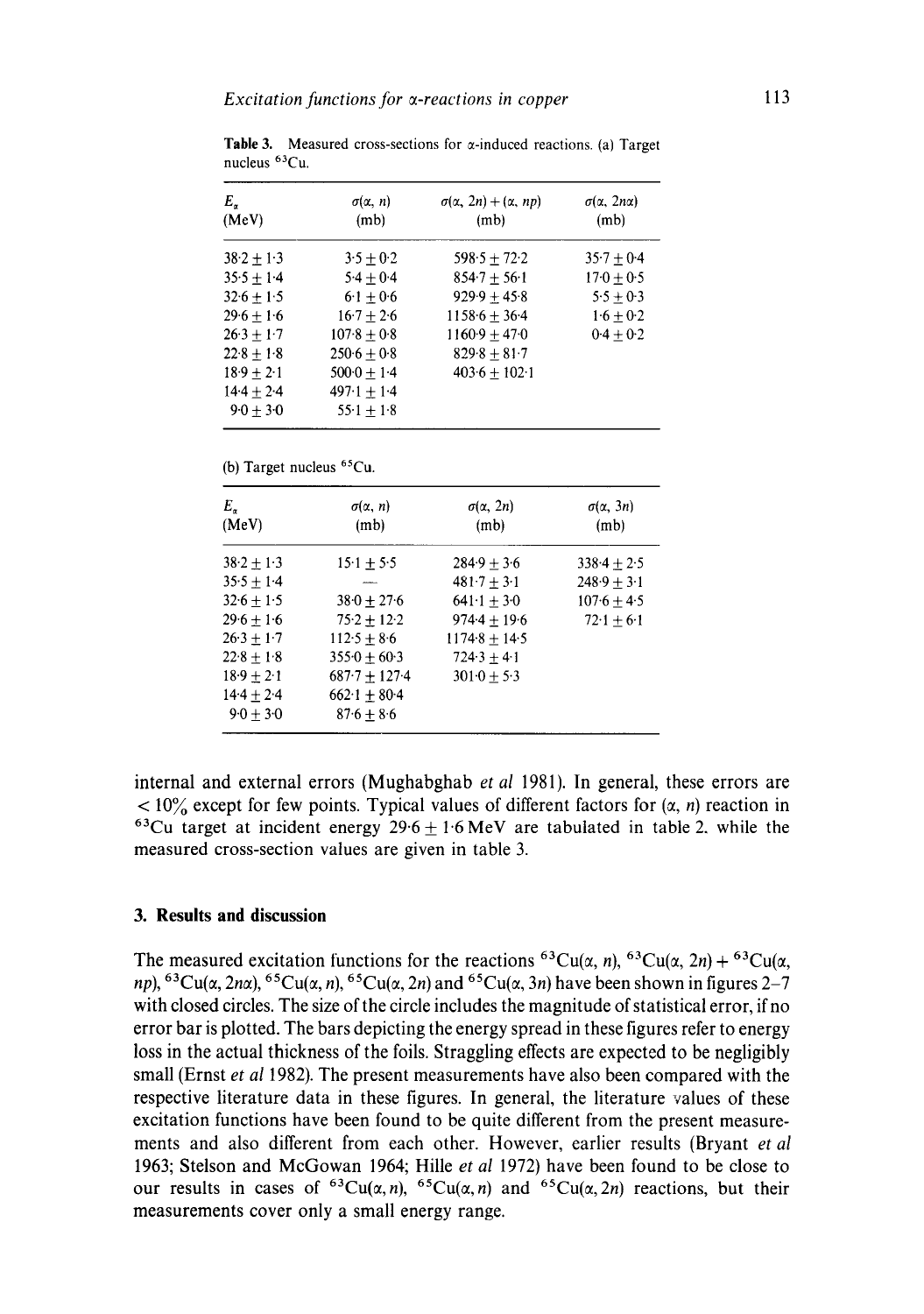

Figure 2. Excitation functions (presently measured) and other literature values.



Figure 3. Excitation functions (presently measured) and other literature values.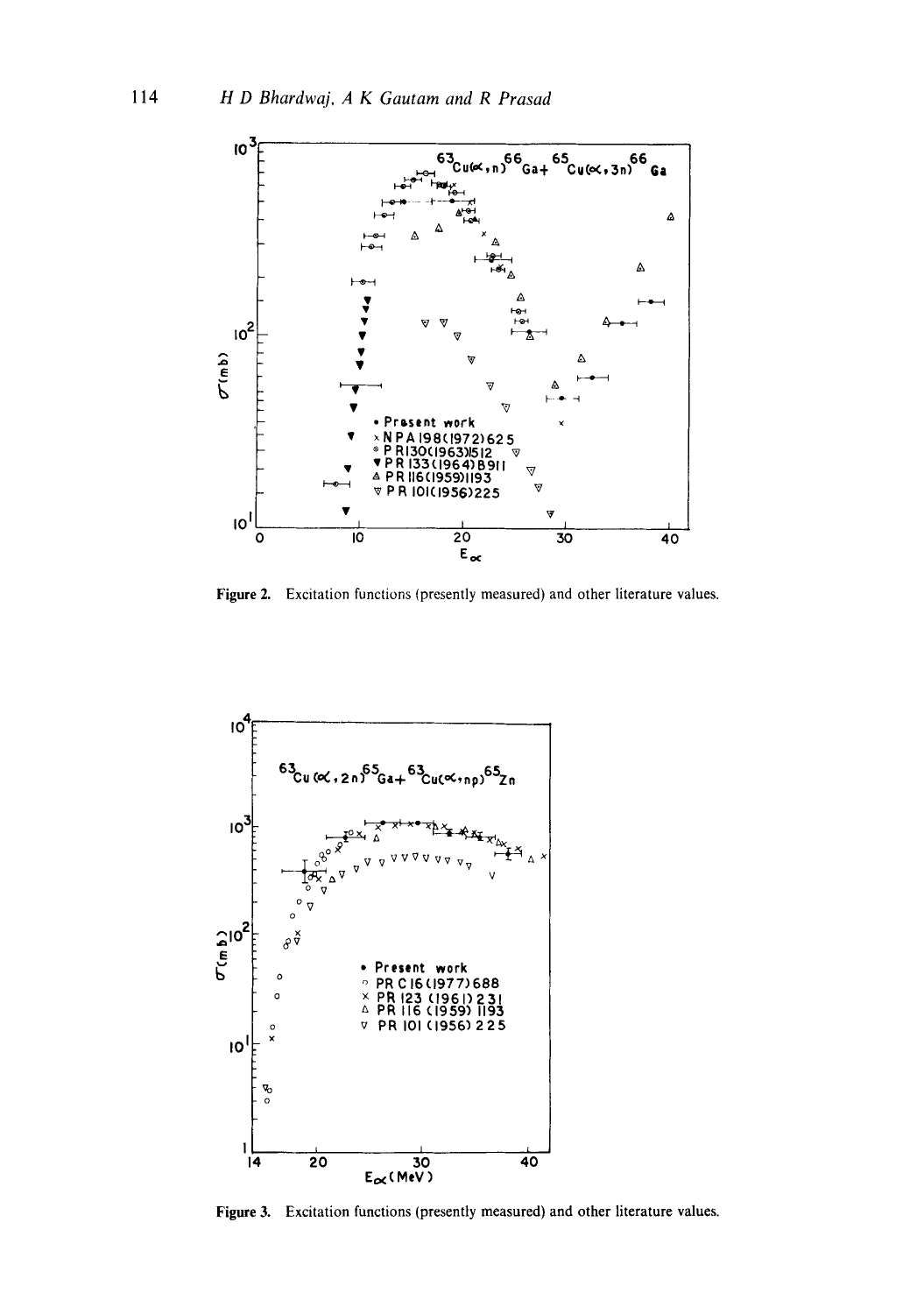

Figure 4. Experimentally measured and theoretically calculated excitation functions.



Figure 5. Excitation functions (presently measured) and other literature values.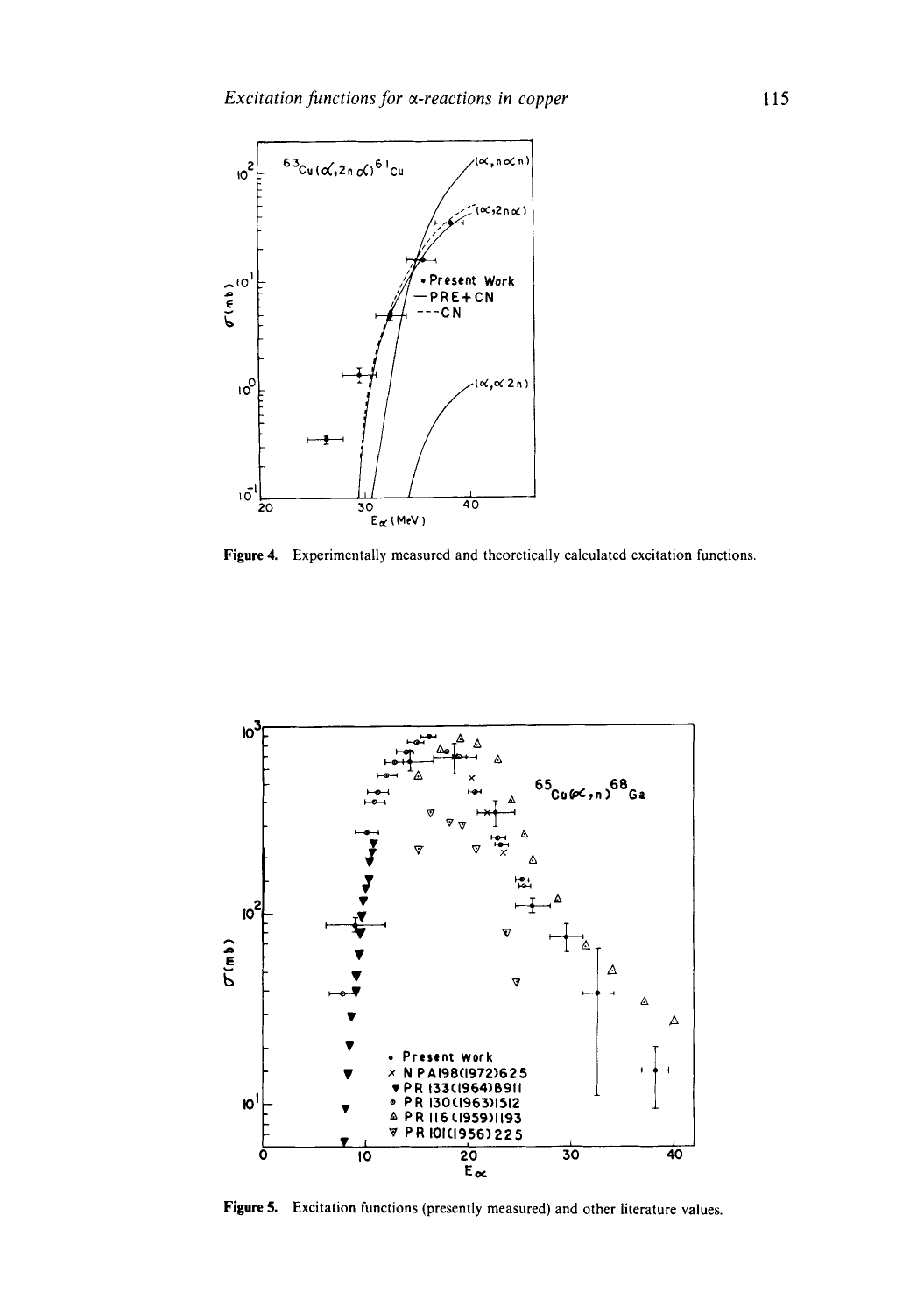

Figure 6. Excitation functions (presently measured) and other literature values.



Figure 7. Excitation function (presently measured) and other literature values.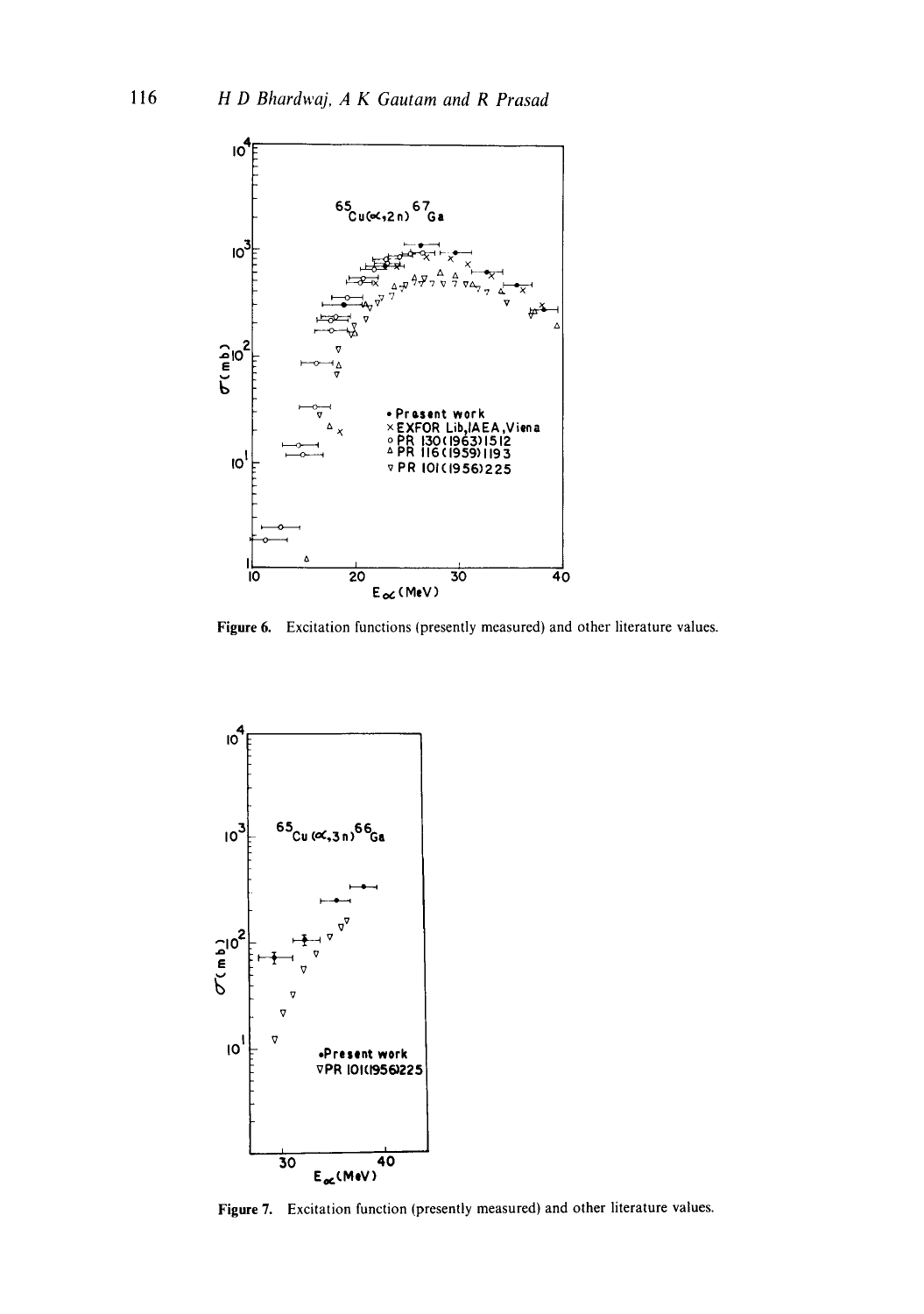These excitation functions have been calculated theoretically using the statistical model with and without the inclusion of pre-equiiibrium emission of particles. For the equilibrium part of analysis, the statistical model of Hauser-Feshbach (1952) has been adopted, while the exciton model of Griffin (1966) has been used for simulating preequilibrium decay of the compound system. A computer code ACT (Bhardwaj and Prasad 1986) developed on the lines of code STAPRE has been used for these calculations. The parent code has been described by Uhl and Strohmaier (1981). The computer code takes sequential evaporation of particles and considers pre-equilibrium emissions only at the first step of deexcitation of the compound system.

Level densities of residual nuclei play an important role in deciding the shapes and absolute values of the excitation functions. Level densities are calculated using the spindependent Lang expression (Lang 1966). Level density parameter a, fictive ground state energy  $\Delta$  and the effective moment of inertia  $\Theta$  for the various nuclei are taken from the backshifted Fermi gas model tables of Dilg *et al* (1973). In the cases where parameters were not available in the tables, their values are interpolated. In all calculations, the effective moment of inertia has been taken consistently equal to the rigid body value. Various separation energies, needed for calculations, are taken from the tables of Wapstra and Bos (1977). The decay schemes of various nuclei used in these calculations are from the table of isotopes (Lederer and Shirley 1978). Transmission coefficients for incident and outgoing particles, needed for these calculations, are generated using global optical potentials (Blann and Vonach 1983).

In the pre-equilibrium formulations, the configuration of the compound system is defined by its exciton number  $n(p, h)$ . In these calculations, no distinction has been made between neutrons and protons. Theoretical calculations have been done taking different values of the initial exciton number. It has been found that the initial configuration of 6-exciton state (5-particles, 1-hole) gives the best fit to the experimental data for a-induced reactions. Pre-equilibrium contributions are sensitive to the choice of the square of absolute value of the average effective matrix element for two-body residual interactions ( $|M|^2$ ). The expression  $|M|^2 = FM \cdot A^{-3}E^{-1}$  (Kalbach-Cline 1973) has been used to estimate its value. Here  $A$  and  $E$  are the mass number and excitation energy of the compound system respectively. In general  $FM(MeV<sup>3</sup>)$  has been treated as an adjustable parameter and the values between 95 and 7000  $\text{MeV}^3$  have been proposed for it in the literature (Gudima *et al* 1983). In our earlier studies on (n, p) (Gupta *et al* 1985) and  $(\alpha, xn)$  (Bhardwaj and Prasad 1986) reactions, the best value of *FM* was 430 MeV<sup>3</sup>. In the present analysis also, we have adopted the same value of *FM*  $( = 430 \,\mathrm{MeV^3}).$ 

In order to match the excitation functions for various reactions induced by  $\alpha$ particles in a given target simultaneously, the level density parameters (a and  $\Delta$ ) in some cases were required to be varied within 10% from the values given by Dilg *et al* (1973). These variations are justified keeping in view the fact that the parameters of Dilg *et al*  (1973) are good only in the energy range of 10 to 20 MeV and since these are of an empirical nature.

Excitation functions calculated with and without the inclusion of pre-equilibrium emission of particles are shown in figure 4 and figures  $8-12$ . As can be seen excitation functions calculated by considering the pre-equilibrium emission of particles are in general in better agreement with the ones measured presently over the full energy range. However, some composite excitation functions now measured require special mention.

Same residual nucleus <sup>66</sup>Ga is produced by reactions <sup>63</sup>Cu( $\alpha$ , n) and <sup>65</sup>Cu( $\alpha$ , 3n). As a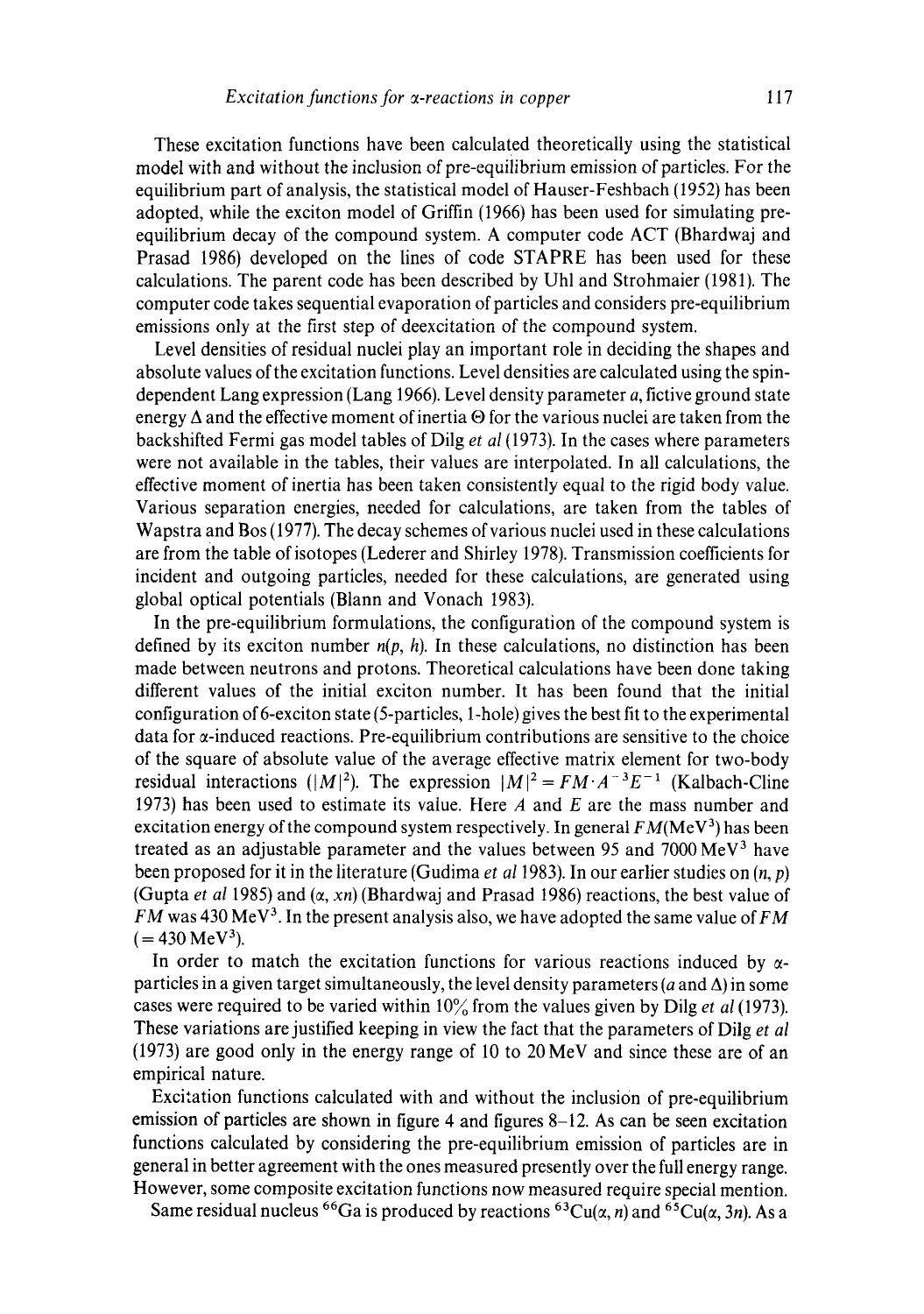

Figure 8. Experimentally measured and theoretically calculated excitation functions.



Figure 9. Experimentally measured and theoretically calculated excitation functions.

result, the observed activity of <sup>66</sup>Ga in the irradiated samples of natural copper is the composite activity due to the two reactions. The contributions from these two reactions have been separated by the theoretical analysis of the data. Below the threshold of <sup>65</sup>Cu( $\alpha$ , 3n) reaction (26.9 MeV), the measured excitation function is due to <sup>63</sup>Cu( $\alpha$ , n) reaction only. Therefore, the measured excitation function for  ${}^{63}Cu(\alpha,n)$  reaction below the threshold of  ${}^{65}Cu(x, 3n)$  reaction has been first reproduced from theoretical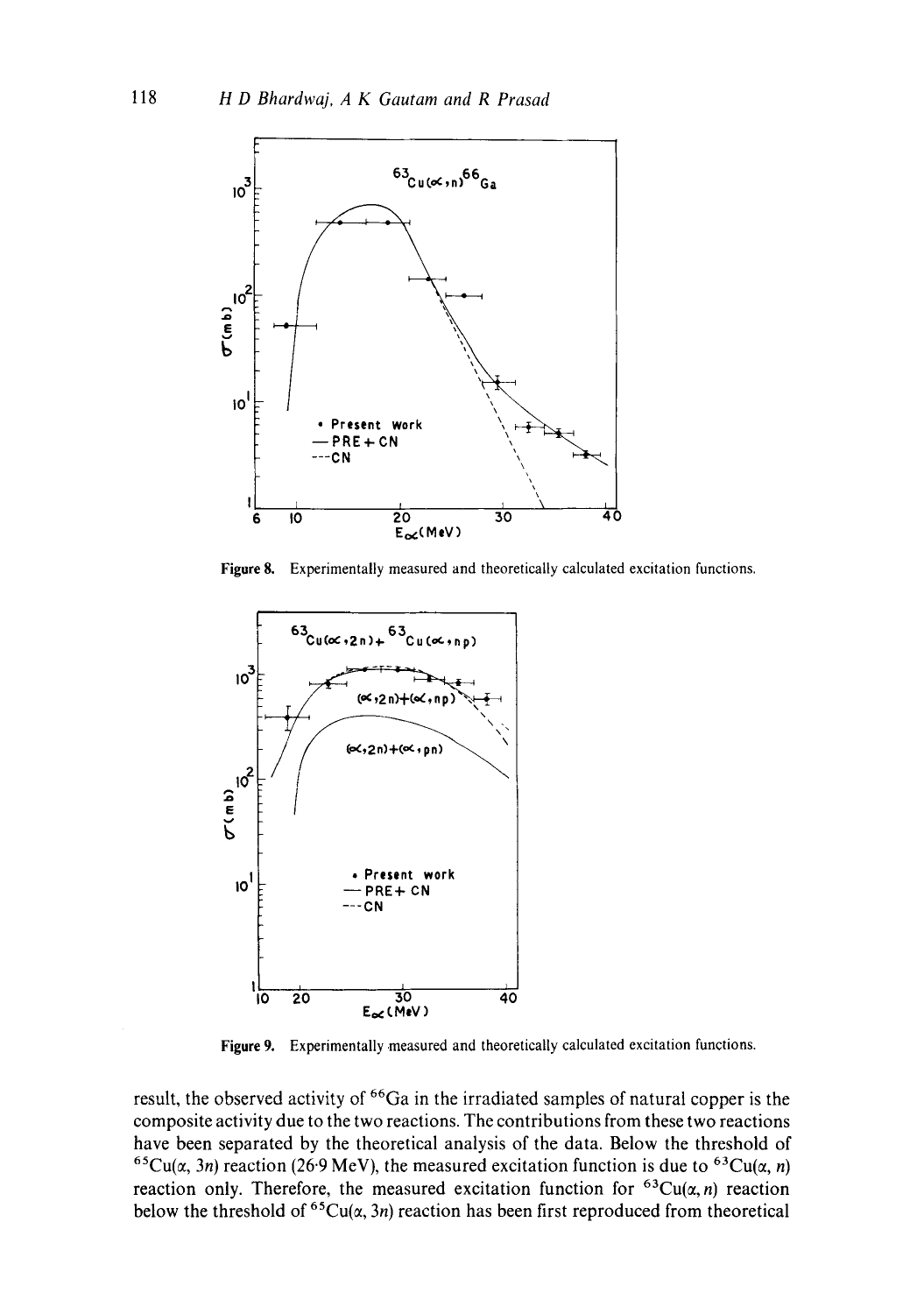

Figure 10. Experimentally measured and theoretically calculated excitation functions.



Figure 11. Experimentally measured and theoretically calculated excitation functions.

calculations. The calculated excitation function was then extended in the region of overlap, i.e. above 26.9 MeV, using the same set of level density parameters. The contribution of extrapolated part of calculated excitation function beyond 26.9 MeV for  $63Cu(\alpha, n)$  reaction was subtracted from the composite decay curve to get the counting rate for <sup>65</sup>Cu( $\alpha$ , 3n) reaction. This method for the separation of two activities is justified since the excitation functions for reactions <sup>63</sup>Cu( $\alpha$ ,n) (figure 8) and for <sup>65</sup>Cu( $\alpha$ , 3n)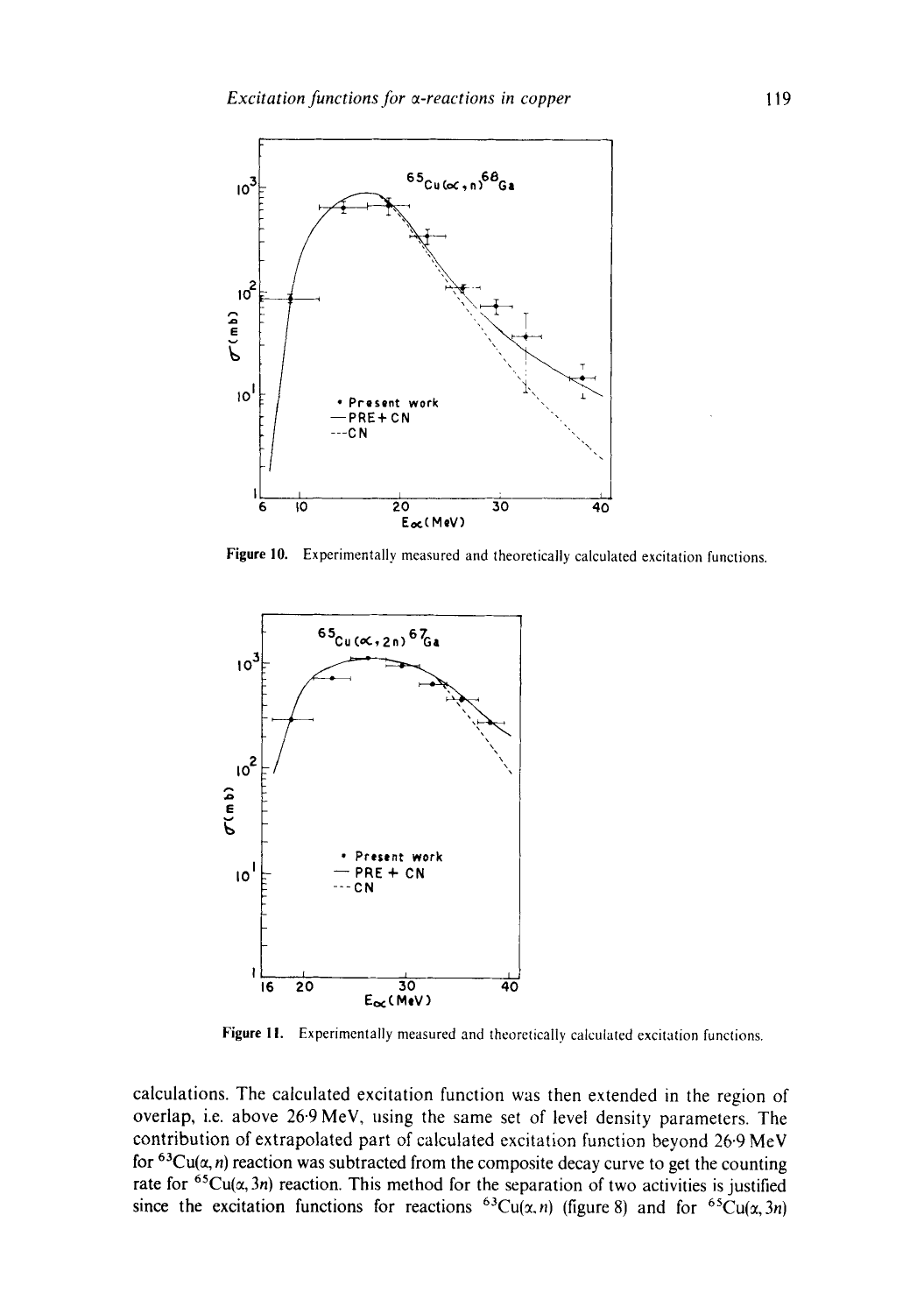

Figure 12. Experimentally measured and theoretically calculated excitation functions.



**Figure 13.** Dependence of the ratio  $\lbrack \sigma^{65}Cu(\alpha, 3n)/\sigma^{63}Cu(\alpha, n) \rbrack$  on the choice of level density parameter a.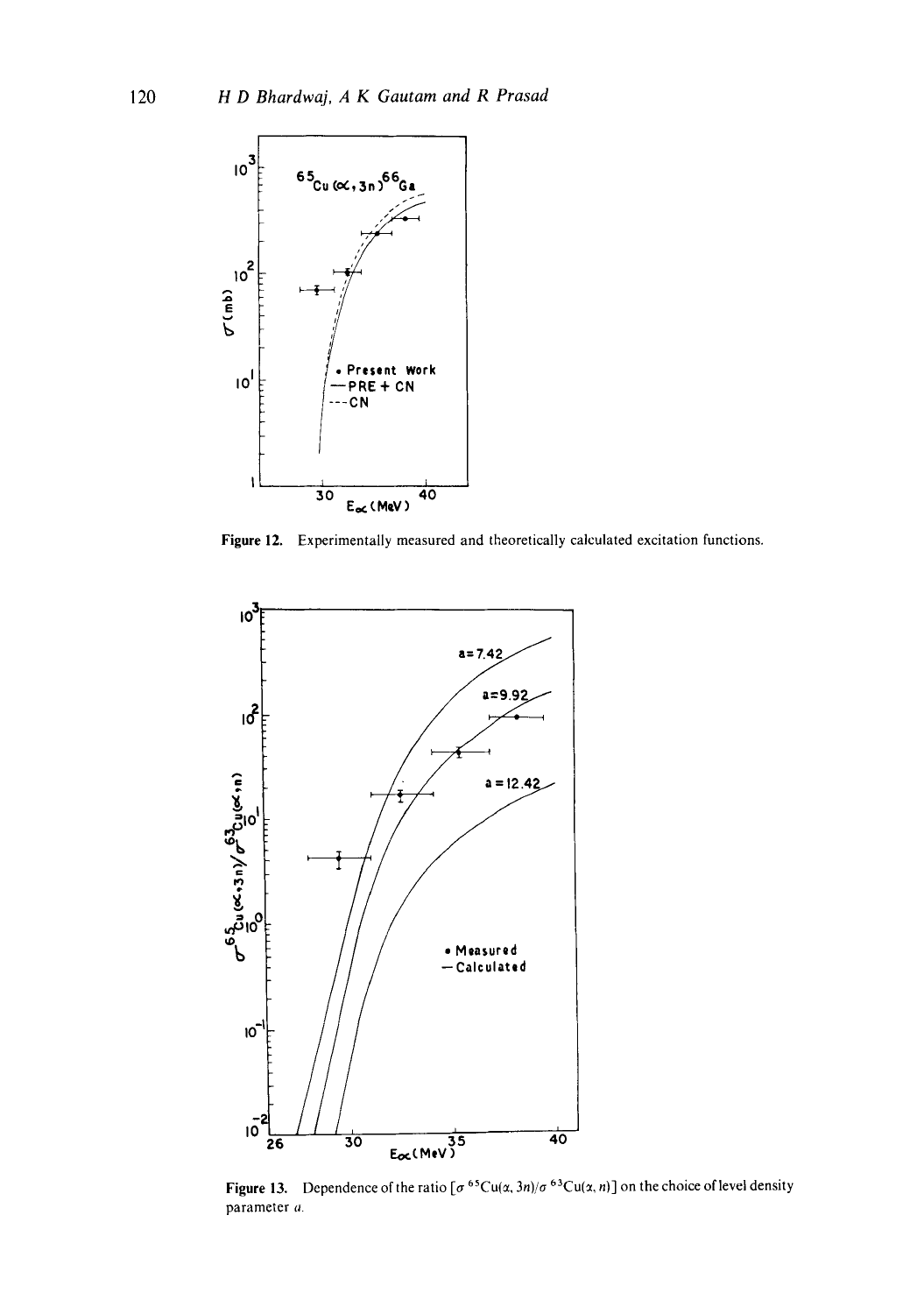(figure 12) so resolved are reproduced individually by theoretical calculations using the same set of level density parameters for all residual nuclei produced in the evaporation chain. The analysis is thus self-consistent. To check the sensitiveness of this method to resolve the excitation functions for these two reactions to the value of level density parameter a for <sup>66</sup>Ga, the ratio of cross-section for <sup>65</sup>Cu( $\alpha$ , 3n) and <sup>63</sup>Cu( $\alpha$ , n) reactions has been calculated and plotted in figure 13 for the three different values of a for <sup>66</sup>Ga ( $a = 7.42$ , 9.92 and 12.42 MeV<sup>-1</sup>) as a function of incident  $\alpha$ -particle energy in the energy range  $\approx 27-40$  MeV. As can be seen, the value of  $a = 9.92$  MeV<sup>-1</sup>, used in these calculations, gives best fit with the experimental data. This further justifies the validity of the method of resolving the composite activity.

Similarly reactions <sup>63</sup>Cu( $\alpha$ , 2n) <sup>65</sup>Ga and <sup>63</sup>Cu( $\alpha$ , np) <sup>65</sup>Zn also gave a composite decay curve. This is because  ${}^{65}Ga$  decays with a relatively small half-life (15 min) into  $65$ Zn which in turn decays with a half-life of 244 days. In the present measurements a comparatively longer time elapsed between the end of irradiation and the beginning of the counting and therefore the shortlived activity of  ${}^{65}Ga$  could not be observed separately. Besides, the residual nucleus  $65Zn$  can be produced in two ways, i.e. evaporating first a neutron followed by a proton or a proton followed by a neutron. Theoretical calculations have been done to fit the measured composite excitation function by <sup>63</sup>Cu( $\alpha$ , *np*) + <sup>63</sup>Cu( $\alpha$ , 2*n*) or <sup>63</sup>Cu( $\alpha$ , *pn*) + <sup>63</sup>Cu( $\alpha$ , 2*n*) reactions. Excitation functions for reactions  $(\alpha, 2n)$ ,  $(\alpha, np)$  and  $(\alpha, pn)$  in <sup>63</sup>Cu have been calculated individually using the same set of level density parameters for the intermediate nuclei. The sum of excitation functions for  $(\alpha, 2n)$  reaction with  $(\alpha, np)$  and with  $(\alpha, pn)$  reactions are compared with the excitation function now measured in figure 9. This figure shows that the measured composite excitation function is in better agreement with the



Figure 14. Theoretically calculated excitation functions and other literature data.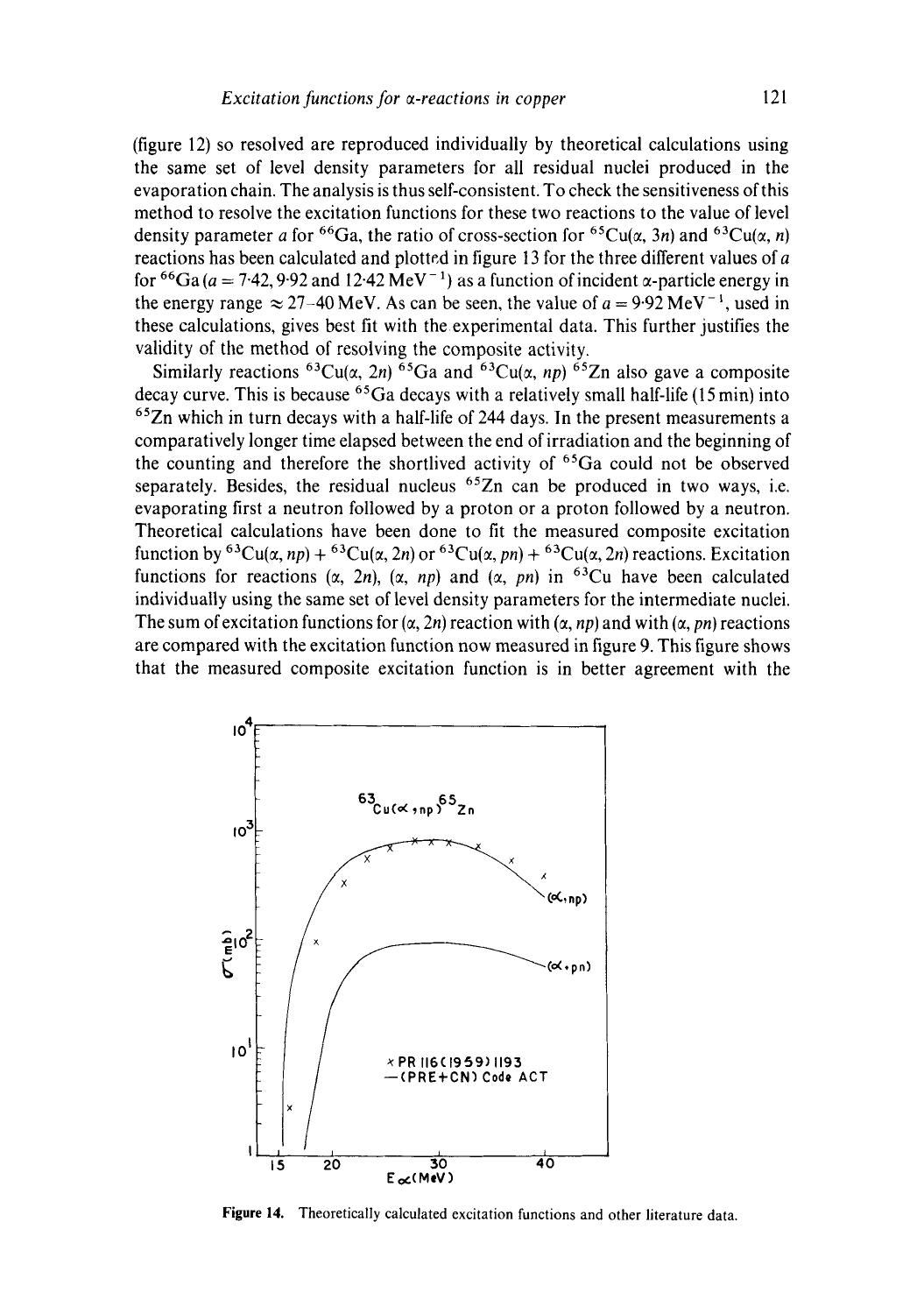

Figure 15. Variation of pre-equilibrium fraction FR, as a function of incident energy of  $\alpha$ particle.

combination <sup>63</sup>Cu( $\alpha$ , *np*) + <sup>63</sup>Cu( $\alpha$ , 2*n*). The calculated excitation functions for reactions ( $\alpha$ , *np*) and ( $\alpha$ , *pn*) in <sup>63</sup>Cu have also been compared in figure 14 with the experimental data available in literature (Porile and Morrison 1959). As can be seen the literature data are close to the calculated excitation function for the reaction <sup>63</sup>Cu( $\alpha$ , *np*) rather than for  ${}^{63}Cu(x, pn)$ . The analysis indicates that the first chance emission of neutron is favoured as compared to the proton even when the separation energy of neutron (11.2 MeV) in the compound system  $67Ga$  is larger than that for the proton (5.3 MeV). In this reference the measured excitation function for the production of  $61Cu$ from  ${}^{63}Cu$  is of considerable interest. The residual nucleus  ${}^{61}Cu$  may be produced either by  $(\alpha, 2n\alpha)$ ,  $(\alpha, n\alpha n)$  or  $(\alpha, \alpha 2n)$  reactions in <sup>63</sup>Cu. Calculations have been done for these three possible ways of producing  ${}^{61}Cu$ . It may be seen from figure 4 that the measured excitation function for the production of the residual nucleus  ${}^{61}Cu$  from target 63Cu is better reproduced if one considers a major contribution from the reaction path as  ${}^{63}Cu(x, 2n\alpha) {}^{61}Cu$ . Thus, the first chance emission of neutron in comparison to the first chance emission of charged particles is again observed.

The present studies clearly show considerable pre-equilibrium contributions in  $\alpha$ induced reactions. Pre-equilibrium fraction (FR) is a measure of the relative weight of the pre-equilibrium component needed to reproduce experimental excitation functions and reflects the relative importance of pre-equilibrium and equilibrium processes. In these calculations, FR is inherently energy-dependent. This dependence is derived from the consideration of internal transition rates and of continuum decay rates. The FR is taken to be proportional to the commutative sum of the probability of finding any particle in the continuum for every possible configuration during the process of equilibration. The calculated FRs for the system of targets <sup>63</sup>Cu and <sup>65</sup>Cu are shown in figure 15 as a function of bombarding energy  $(E_a)$  in the energy range  $\approx 15-40$  MeV. It can be seen that FR increases with incident  $\alpha$ -ion energy in both cases. Further, the threshold for pre-equilibrium emission is higher for the system of lower mass number.